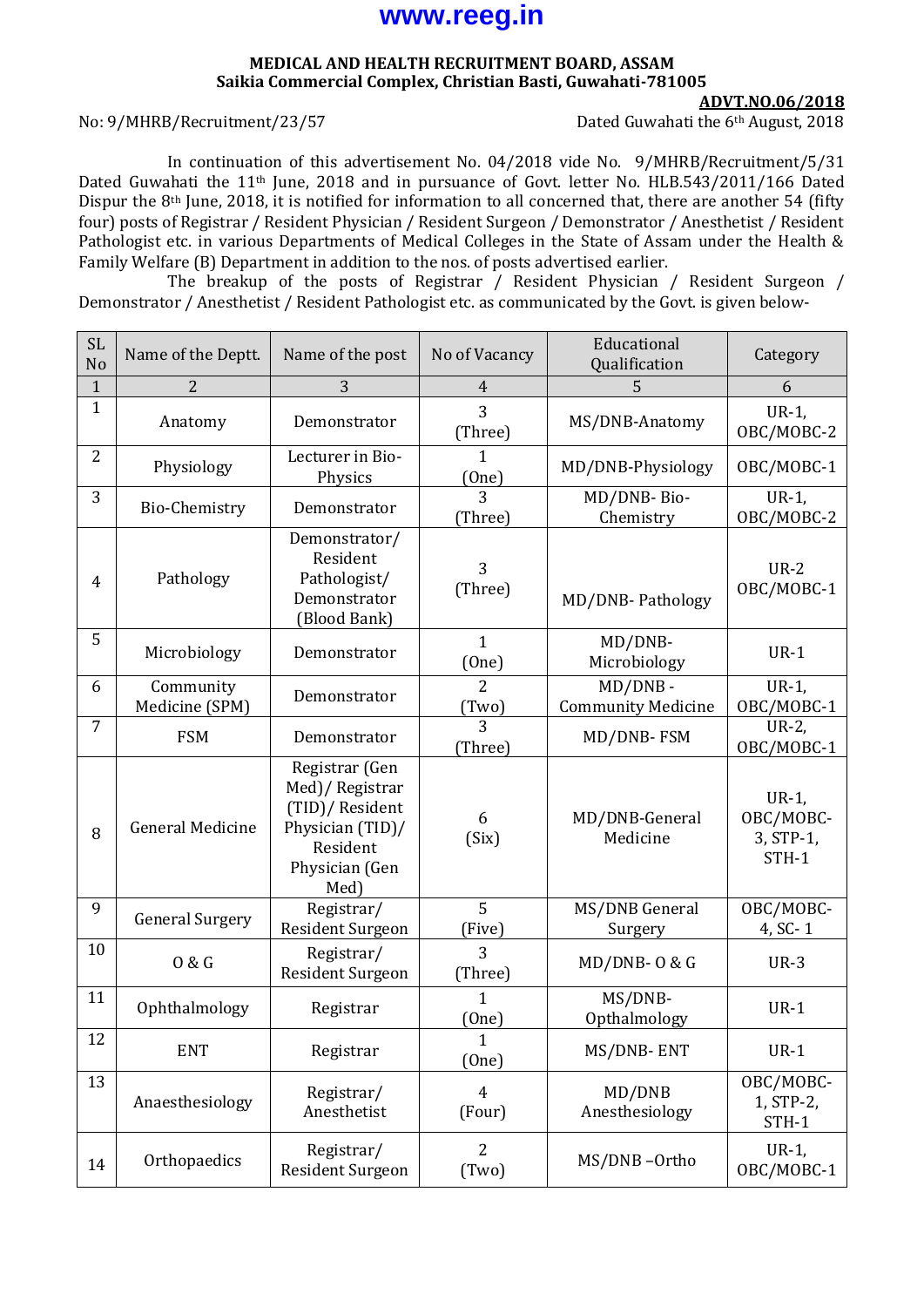# **www.reeg.in**

| <b>SL</b><br>No | Name of the Deptt.                   | Name of the post                    | No of Vacancy           | Educational<br>Qualification                                                        | Category                                |
|-----------------|--------------------------------------|-------------------------------------|-------------------------|-------------------------------------------------------------------------------------|-----------------------------------------|
| $\mathbf{1}$    | $\overline{2}$                       | 3                                   | $\overline{4}$          | 5                                                                                   | 6                                       |
| 15              | Paediatrics                          | Registrar/<br>Resident<br>Physician | 5<br>(Five)             | MD/DNB- Paediatrics                                                                 | $UR-1$ ,<br>OBC/MOBC-<br>2, STP-1, SC-1 |
| 16              | Dermatology                          | Registrar                           | $\overline{2}$<br>(Two) | MD/DNB-<br>Dermatology                                                              | $UR-1$ ,<br>STP-1                       |
| 17              | Psychiatry                           | Registrar                           | 1<br>(One)              | MD/DNB-Psychiatry                                                                   | $STH-1$                                 |
| 18              | Radio-diagnosis                      | Registrar/<br>Demonstrator          | 3<br>(Three)            | MD/DNB-Radio<br>Diagnosis                                                           | $UR-1$ ,<br>OBC/MOBC-<br>1, STH-1       |
| 19              | TB & Chest/<br>Pulmonary<br>Medicine | Registrar/<br>Resident<br>Physician | $\overline{2}$<br>(Two) | MD/DNB Gen.<br>Medicine/<br>Pulmonary/Respirato<br>ry Medicine                      | $UR-1$ ,<br>OBC/MOBC-1                  |
| 20              | Cardiology                           | Registrar/Reside<br>nt Physician    | 1<br>(One)              | MD/DNB-Gen.<br>Medicine, preference<br>will be given to<br><b>DM/DNB Cardiology</b> | $SC-1$                                  |
| 21              | Nephrology                           | Registrar/<br>Resident<br>Physician | 1<br>(One)              | MD/DNB-Gen.<br>Medicine, preference<br>will be given to<br><b>DM/DNB Nephrology</b> | STP-1                                   |
| 22              | Haematology                          | Registrar                           | 1<br>(One)              | <b>MD</b><br>Medicine/Pathology                                                     | $UR-1$                                  |
|                 | <b>Total</b>                         |                                     | 54                      |                                                                                     |                                         |

### 1. **Scale of pay : Rs.15,600- 39,100/- PM AGP=Rs.6000/- plus other allowances as admissible under Rules**.

## **2. Age :**

- (a) 21 Years to 38 Years as on 01/01/2018. The Upper age limit is relaxable up to 5(five) Years in case of SC / STP & STH candidates.
- (b) Relaxation for Upper Age will be considered as per existing Rules.
- 3. There shall be 30% Reservation for Women candidates out of the existing percentage of reservation of posts earmarked for General / ST (P) / ST (H) / SC / OBC & MOBC wherever it is applicable subject to fulfillment of other criteria.
- 4. There will be 3% reservation for Physically Challenged Candidates as per Provision of relevant Act & Rules.
- 5. Preference shall be given to the Doctors working under Regulation 3(f) of APSC (Regulation 17 A of MHRB).

### **NB: Those who have already applied as per our earlier advertisement No. 9/MHRB/Recruitment/5/31 Dated Guwahati the 11th June, 2018 need not apply again, for the same post.**

## 6. **Application fee:**

i. Application must be accompanied with required application fee of Rs. 250/- (rupees two hundred fifty) only for General category candidates and Rs.